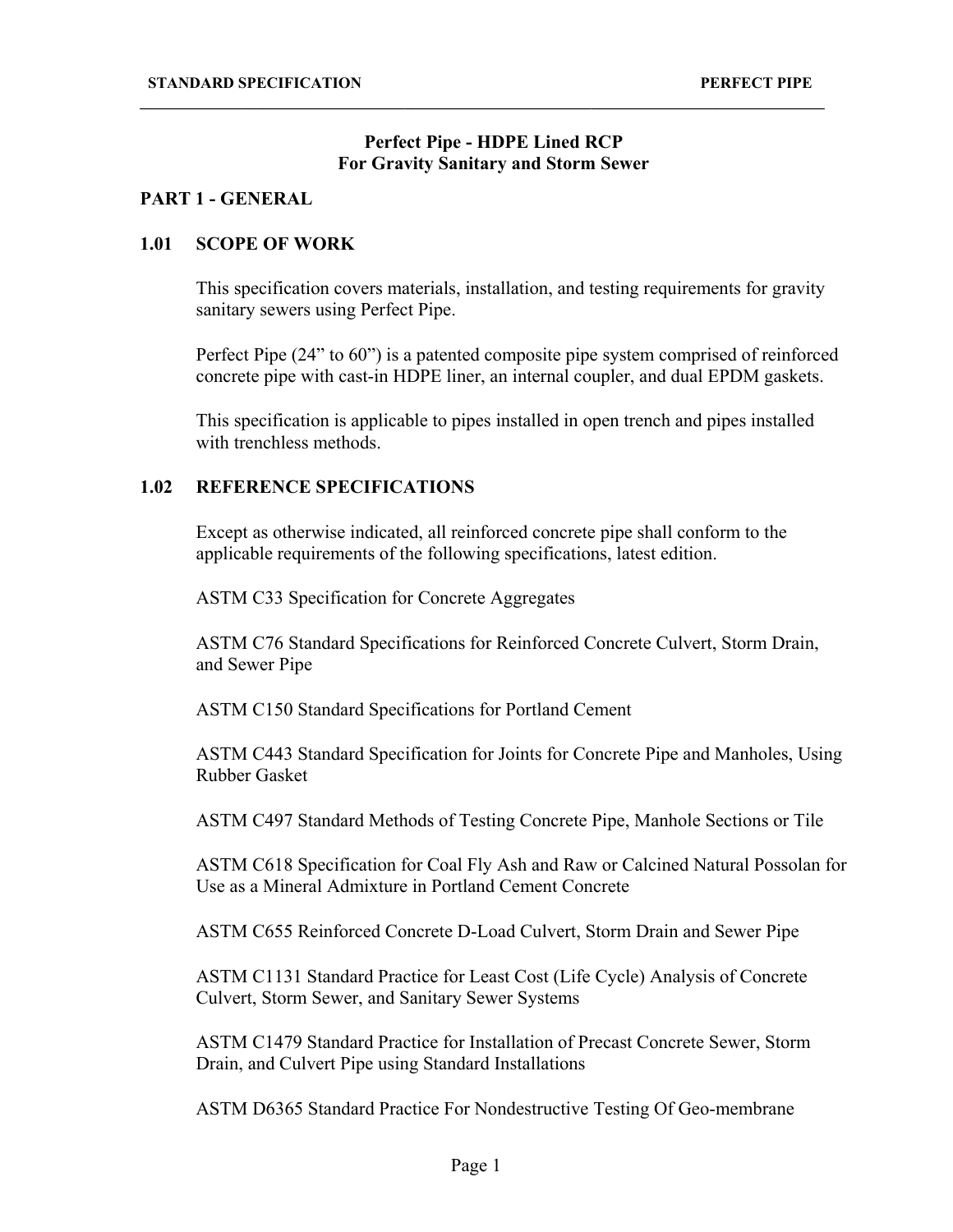Seams Using The Spark Test

ASTM D7853 Standard Test Method for Hydraulic Pullout Resistance of a Geomembrane with Locking Extensions Embedded in Concrete

**\_\_\_\_\_\_\_\_\_\_\_\_\_\_\_\_\_\_\_\_\_\_\_\_\_\_\_\_\_\_\_\_\_\_\_\_\_\_\_\_\_\_\_\_\_\_\_\_\_\_\_\_\_\_\_\_\_\_\_\_\_\_\_\_\_\_\_\_\_\_\_\_\_\_\_\_\_\_\_\_\_\_\_\_\_\_\_\_**

# **1.03 SUBMITTAL DATA**

- A. Material safety data sheets (MSDS).
- B. Submit drawings detailing pipe dimensions, wall thickness, and joints.
- C. Submit test reports on all shop testing required herein and applicable standards referenced in Sec 1.02 of this specification.
- D. Submit test reports on physical properties of EPDM used in gaskets.
- E. Submit mill test certificates identifying chemical and physical properties of each lot of reinforcing steel delivered.
- F. Submit concrete mix designs including compliance of ASTM C150 and cement type.
- G. Submit HDPE certificates with physical and mechanical properties.
- H. For trenchless/jacking pipe, submit jacking load design strength.
- I. Submit installation details.

## **1.04 INSPECTION**

- A. All pipe furnished under this specification is subject to inspection in the Manufacturer's plant by the Owner's Representative.
- B. Perfect Pipe System shall be inspected and tested as required by the Engineer or a designated 3rd party firm that has been approved by the owner. The Engineer will be provided copies of all test reports.

# **1.05 QUALITY ASSURANCE**

- A. The producer shall be NPCA Quality Certified.
- B. Factory Performed Thermoplastic Welding: All fabrication and welding must be done by AGRU Certified welders/fabricators in accordance with the published directives and QA/QC procedures of the liner manufacturer. When the welding is completed and spark tested per ASTM D6365, the finished concrete product will be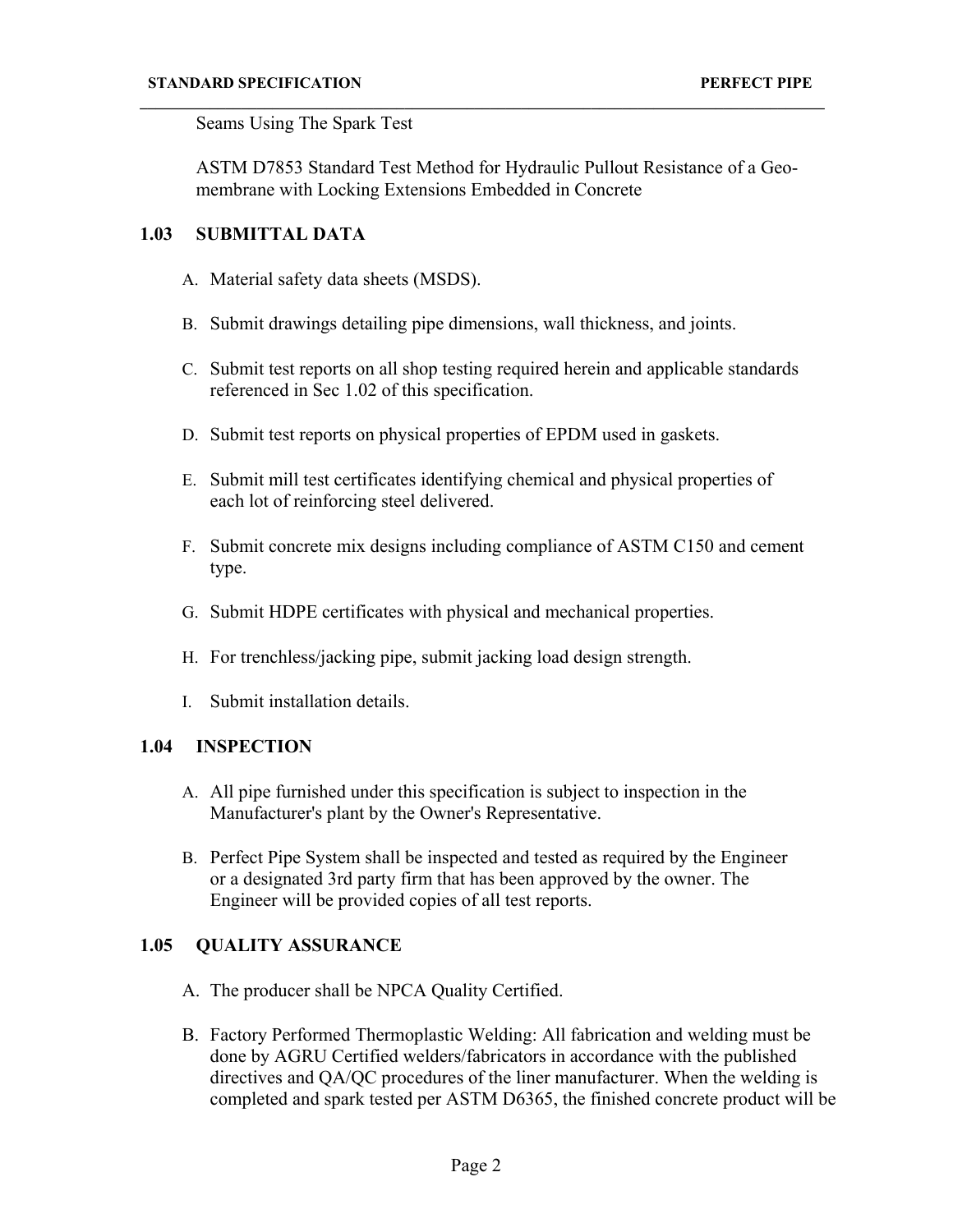protected by a homogenous monolithic Thermoplastic Liner System that will provide excellent resistance to microbial attack, abrasion, and chemicals normally found in municipal sanitary sewer environments.

#### **1.06 CAUSES FOR PIPE REJECTION**

Pipe can be rejected for any of the following reasons:

A. Exposure of any wires and positioning spacers or chairs used to hold the reinforcement cage in position or steel reinforcement in any surface of the pipe.

**\_\_\_\_\_\_\_\_\_\_\_\_\_\_\_\_\_\_\_\_\_\_\_\_\_\_\_\_\_\_\_\_\_\_\_\_\_\_\_\_\_\_\_\_\_\_\_\_\_\_\_\_\_\_\_\_\_\_\_\_\_\_\_\_\_\_\_\_\_\_\_\_\_\_\_\_\_\_\_\_\_\_\_\_\_\_\_\_**

- B. Bubble voids (bug-holes) on the interior and exterior surfaces of the pipe exceeding 1/2 inch in depth unless packed with mortar or other approved material.
- C. Any chipped or broken joint that may affect intended joint performance as determined by the Manufacturer's Engineer.
- D. Any of the following cracks:
	- 1. A crack having a width of 0.01 inch or more throughout a continuous length of 1 foot or more.
	- 2. Any crack extending through the wall of the pipe and having a length in excess of the wall thickness.

# **1.07 GUARANTEE**

The pipe liner Manufacturer shall warrant that the materials furnished are to be free from manufacturing defects in materials and workmanship for a period of 1 year from date of shipment.

## **PART 2 – PRODUCTS**

## **2.01 SANITARY SEWER PIPE**

- A. Acceptable Manufacturers:
	- 1. Geneva Pipe and Precast, A Northwest Pipe Company
	- 2. Approved Equal as determined by Engineer.
- B. Reinforced concrete pipe shall be manufactured per ASTM C76.
- C. To evaluate that the desired service life will be obtained if alternate piping materials are specified, a Least Cost Analysis of all piping material will be required. The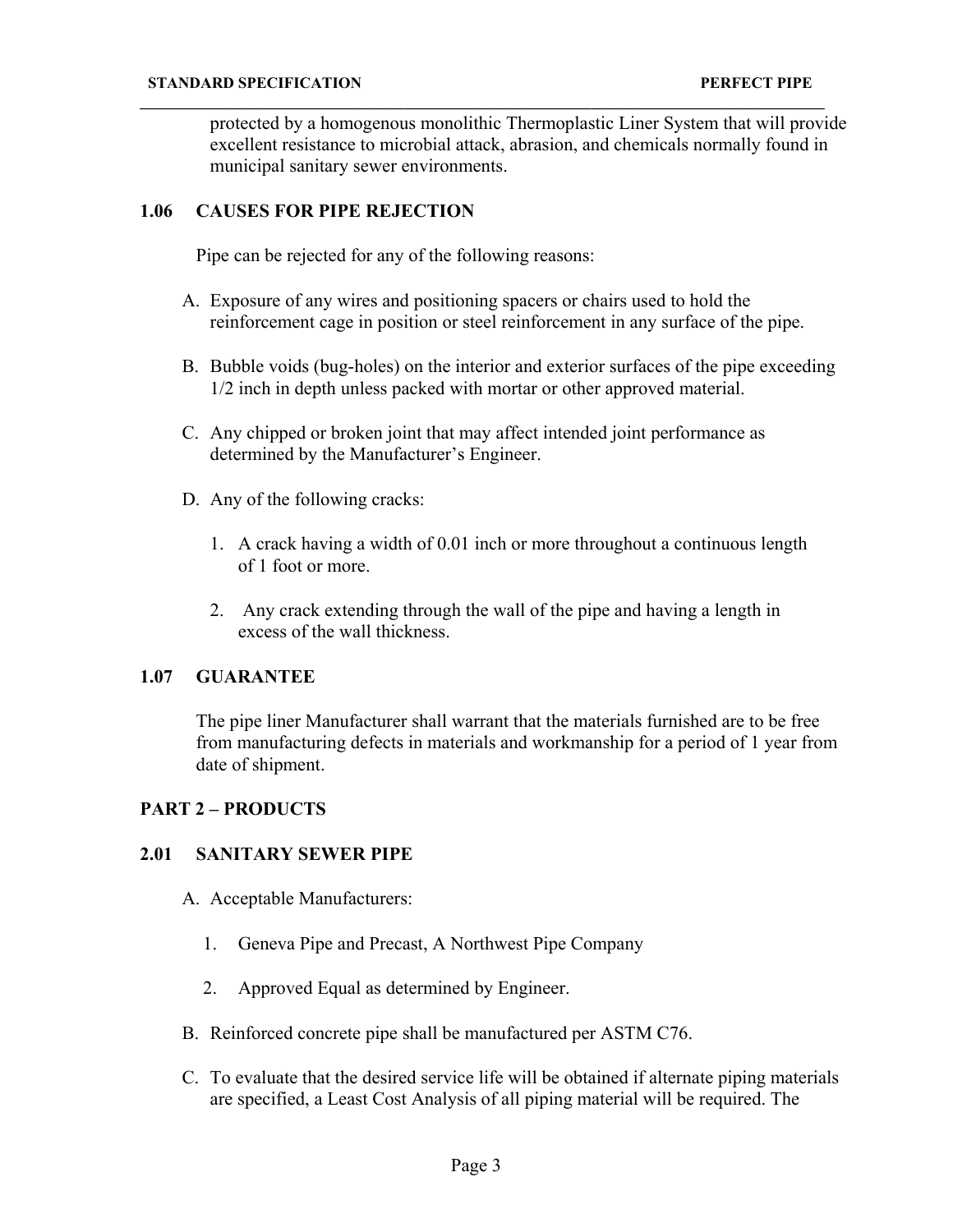analysis shall follow the procedure as described in ASTM C1131. For analysis purposes, service lifes of 100 years for HDPE lined RCP, 50 years for High Density Polyethylene and 50 years for Glass Fiber Reinforced Thermosetting Resin pipe shall be used.

**\_\_\_\_\_\_\_\_\_\_\_\_\_\_\_\_\_\_\_\_\_\_\_\_\_\_\_\_\_\_\_\_\_\_\_\_\_\_\_\_\_\_\_\_\_\_\_\_\_\_\_\_\_\_\_\_\_\_\_\_\_\_\_\_\_\_\_\_\_\_\_\_\_\_\_\_\_\_\_\_\_\_\_\_\_\_\_\_**

- D. General requirements for all RCP: All RCP shall be designed and manufactured with minimum wall C design.
- E. Provide grouting holes for micro-tunneling Perfect Pipe.

## **2.02 BASIS OF DESIGN**

- A. Bell and spigot reinforced concrete sewer pipe shall be manufactured from selfconsolidating concrete (SCC) with a minimum compressive strength of 6,000 PSI conforming to material and performance standards of ASTM C76.
- B. Cement for the pipe shall conform to ASTM C150.
- C. For pipe installed below the water table, calculations shall be performed by Design Engineer and submitted to check for possible flotation.

## **2.03 HDPE PERFECT LINER**

- A. The interior of the pipe shall be lined with a HDPE Perfect concrete protective liner with a minimum thickness of 1.65mm.
- B. Perfect Liner shall be extruded as one homogeneous piece with a backpressure resistance of 30 psi.
- C. Liner shall be yellow in color.

## **2.04 JOINTS**

- A. Elastomeric gasket material shall be produced from EPDM rubber and designed to have a double sealing edge. The Double-Tilting Edge gasket shall comply with applicable testing required by ASTM F477.
- B. Connector shall be manufactured from Polypropylene Black (PP-B) resin in DN250 – 600mm and Glass Fiber Reinforced Polypropylene Black (PP-GF) resin in DN700  $-1500$ mm.
- C. Joints shall be capable of meeting the requirements of ASTM C443.
- D. Joint for Perfect Pipe in Trenchless application: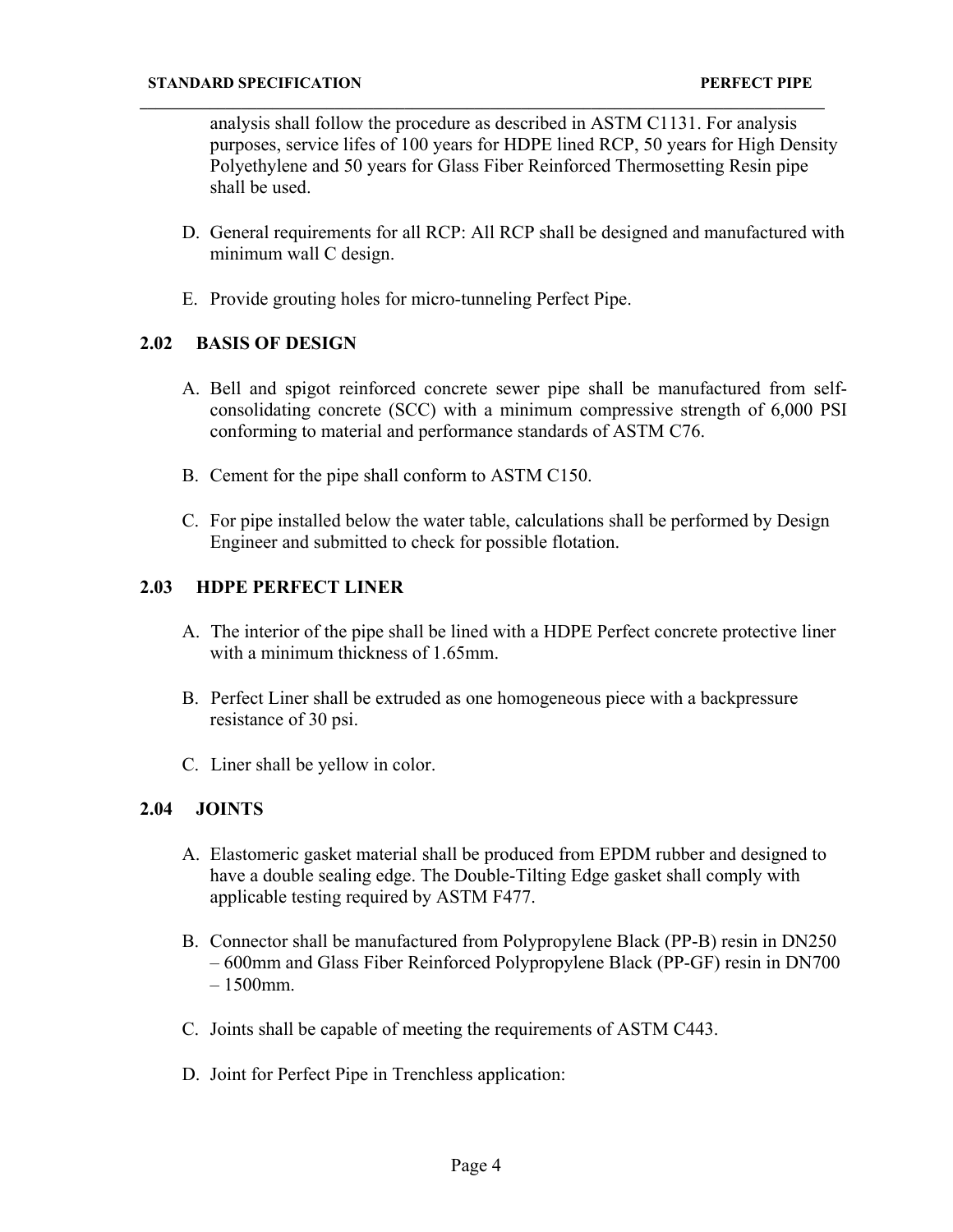- 1. The outside of the joint shall be reinforced with a steel bell band and an "O" ring gasket, as deemed necessary by the Manufacturer.
- 2. Packers: the contact surfaces of all pipe joints that transmit the axial (longitudinal) jacking forces shall be separated by a packing (cushion) made of:
	- a. Plywood
	- b. Particle board; or
	- c. Other low-modulus (compression resistant) materials.

**\_\_\_\_\_\_\_\_\_\_\_\_\_\_\_\_\_\_\_\_\_\_\_\_\_\_\_\_\_\_\_\_\_\_\_\_\_\_\_\_\_\_\_\_\_\_\_\_\_\_\_\_\_\_\_\_\_\_\_\_\_\_\_\_\_\_\_\_\_\_\_\_\_\_\_\_\_\_\_\_\_\_\_\_\_\_\_\_**

#### **2.05 PRODUCT MARKING**

Plainly mark each length of pipe with the date of manufacture, class of the pipe, pipe diameter and manufacturer's name.

## **2.06 ACCEPTANCE TESTING & REPAIRS**

The following tests shall be required:

- A. Hydrostatic: The pipe barrel and pipe joint shall be subjected to an internal hydrostatic pressure per ASTM C443.
- B. Load Bearing Test: One Three-Edge-Bearing Test in accordance with ASTM C497 for the load to produce the 0.01 inch crack and the ultimate load. All Three-Edge-Bearing tests shall be run on pipe manufactured without liners.
- C. Concrete Strength: The compressive strength shall be determined according to ASTM C76 or C655.
- D. Pipe and liner is allowed to be repaired if made necessary because of occasional imperfections in manufacture or damage during handling. A repair procedure shall be submitted to the Engineer for approval prior to any repairs being made. All repaired pipe or liner will be inspected and considered acceptable if, in the opinion of the Engineer, the repairs are sound, properly finished and cured and conform to the requirements of the specifications.

## **PART 3 - INSTALLATION**

#### **3.01 PIPE LAYING**

A. Pipe shall be installed in accordance with ASTM C1479, the Concrete Pipe and Box Culvert Installation manual created by ACPA, and Section 7 of the Perfect Pipe Product Guide on "Installation Recommendations".